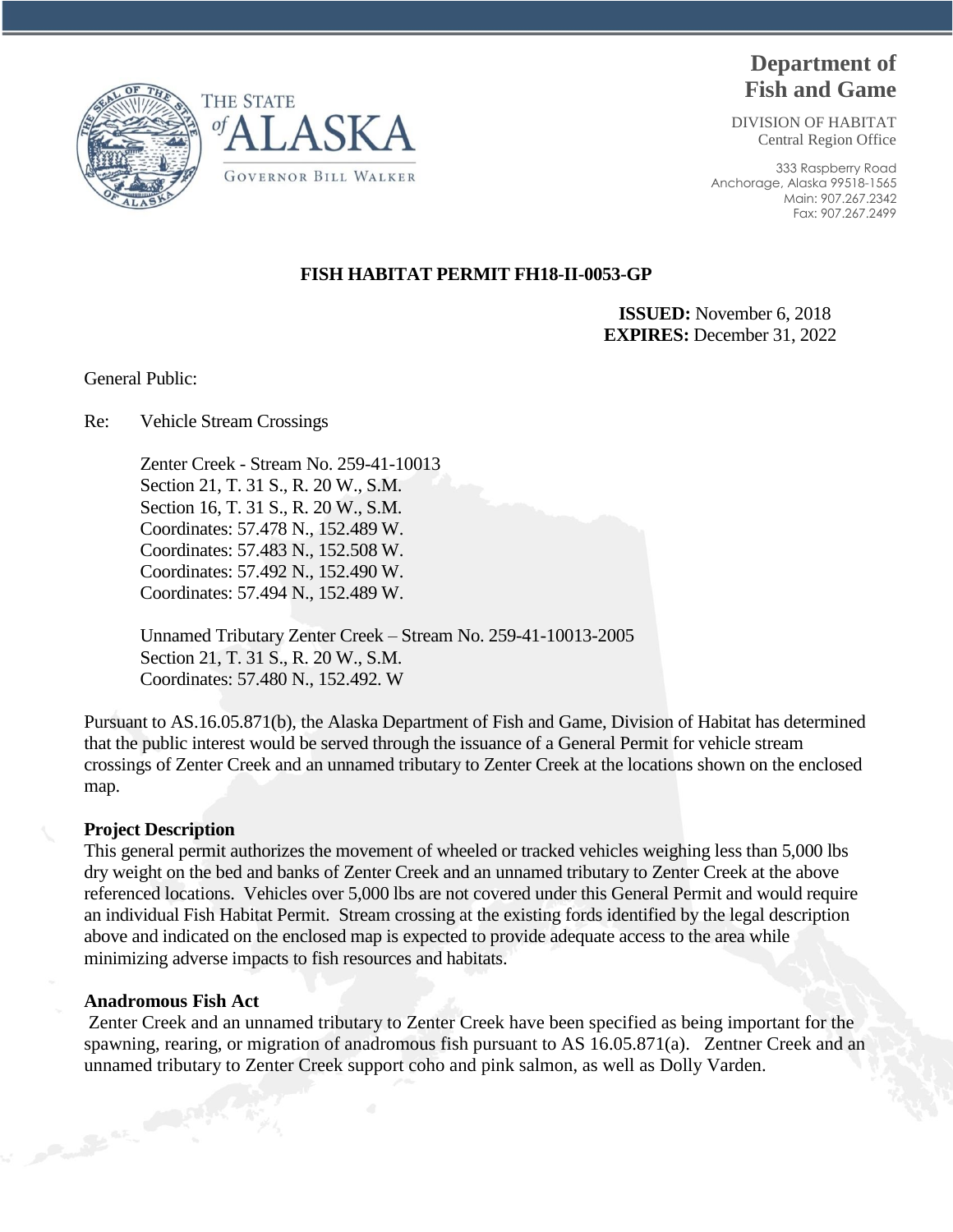In accordance with AS 16.05.871(d), authorization is hereby given for the general public to ford the unnamed streams at the identified crossings subject to the following stipulations:

- 1. Stream crossings shall be made from bank to bank in a direction substantially perpendicular to the stream flow.
- 2. Stream crossings shall be made only at locations with gradually sloping banks. There shall be no crossings at locations with sheer or cut banks.
- 3. Streambanks and streambeds shall not be altered or disturbed in any way to facilitate crossings.
- 4. Vehicles shall not be parked in open water. Parking below ordinary high water is authorized only on frozen surfaces or exposed gravel bars.
- 5. Vehicles shall not be refueled or serviced below ordinary high water. Vehicles leaking oil or other hazardous substances are prohibited from crossing the creek.
- 6. This permit must be retained onsite during stream crossings activities.

The vehicle owner and the operator, or the legal guardian of minor dependents, is responsible for the actions of persons who participate in the approved activity. For any activity that significantly deviates from this approval, the responsible party shall notify the Division of Habitat and obtain written approval in the form of an individual permit before beginning the activity. Any action taken that increases the scope of the activity or that negates, alters, or minimizes the intent or effectiveness of any stipulation contained in this general permit will be deemed a significant deviation from the approved activity. The final determination as to the significance of any deviation and the need for an individual permit is the responsibility of the Division of Habitat. Therefore, it is recommended that the Division of Habitat be consulted immediately when a deviation from the approved activity is being considered.

This letter constitutes a General Permit issued under the authority of AS 16.05.871. Please be advised that this determination applies only to activities regulated by the Division of Habitat; other agencies also may have jurisdiction under their respective authorities. This determination does not relieve you of your responsibility to secure other permits; state, federal, or local. You are still required to comply with all other applicable laws.

In addition to the penalties provided by law, this General Permit may be terminated or revoked for failure to comply with its provisions or failure to comply with applicable statutes and regulations. The department reserves the right to require mitigation measures to correct disruption to fish and game created by the project and which was a direct result of the failure to comply with this permit or any applicable law.

The recipient of this General Permit shall indemnify, save harmless, and defend the department, its agents, and its employees from any and all claims, actions, or liabilities for injuries or damages sustained by any person or property arising directly or indirectly from permitted activities or your performance under this General Permit. However, this provision has no effect if, and only if, the sole proximate cause of the injury is the department's negligence.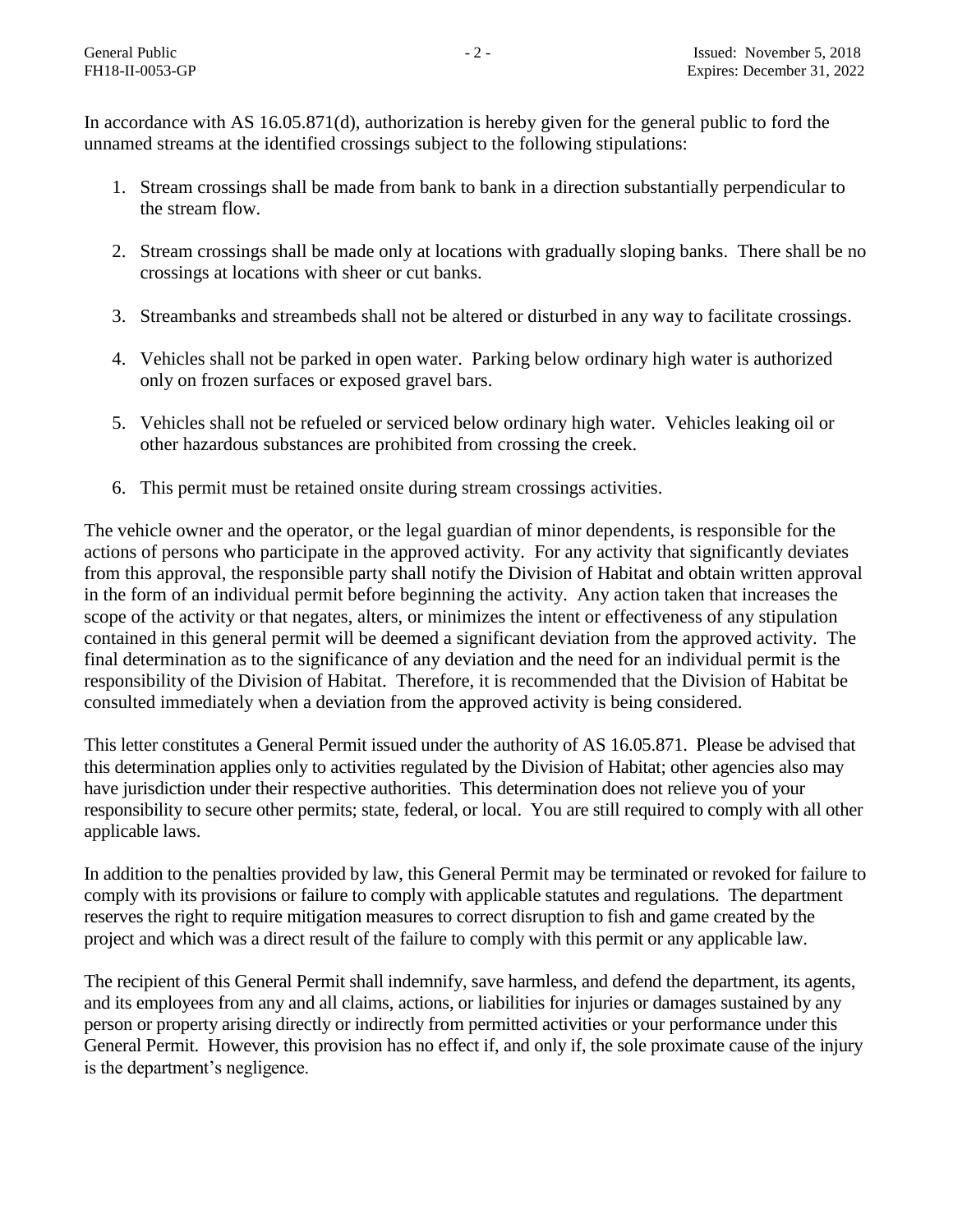This permit decision may be appealed in accordance with the provisions of AS 44.62.330-630.

Any questions or concerns about this permit may be directed to Habitat Biologist Will Frost at 267-2813 or emailed t[o william.frost@alaska.gov.](mailto:william.frost@alaska.gov)

Sincerely,

Sam Cotten, Commissioner

for Benkort

- By: Ronald Benkert Regional Supervisor Central Region Office
- enc: Stream Crossing Map
- cc: AWT, Kodiak
- ecc: N. Svoboda, ADF&G T. Hansen, ADF&G T. Polum, ADF&G A. Ott, ADF&G K. Schaberg, ADF&G J. Rypkema, ADEC C. Larson, ADNR M. Slife, KIB USACE, Regulatory Branch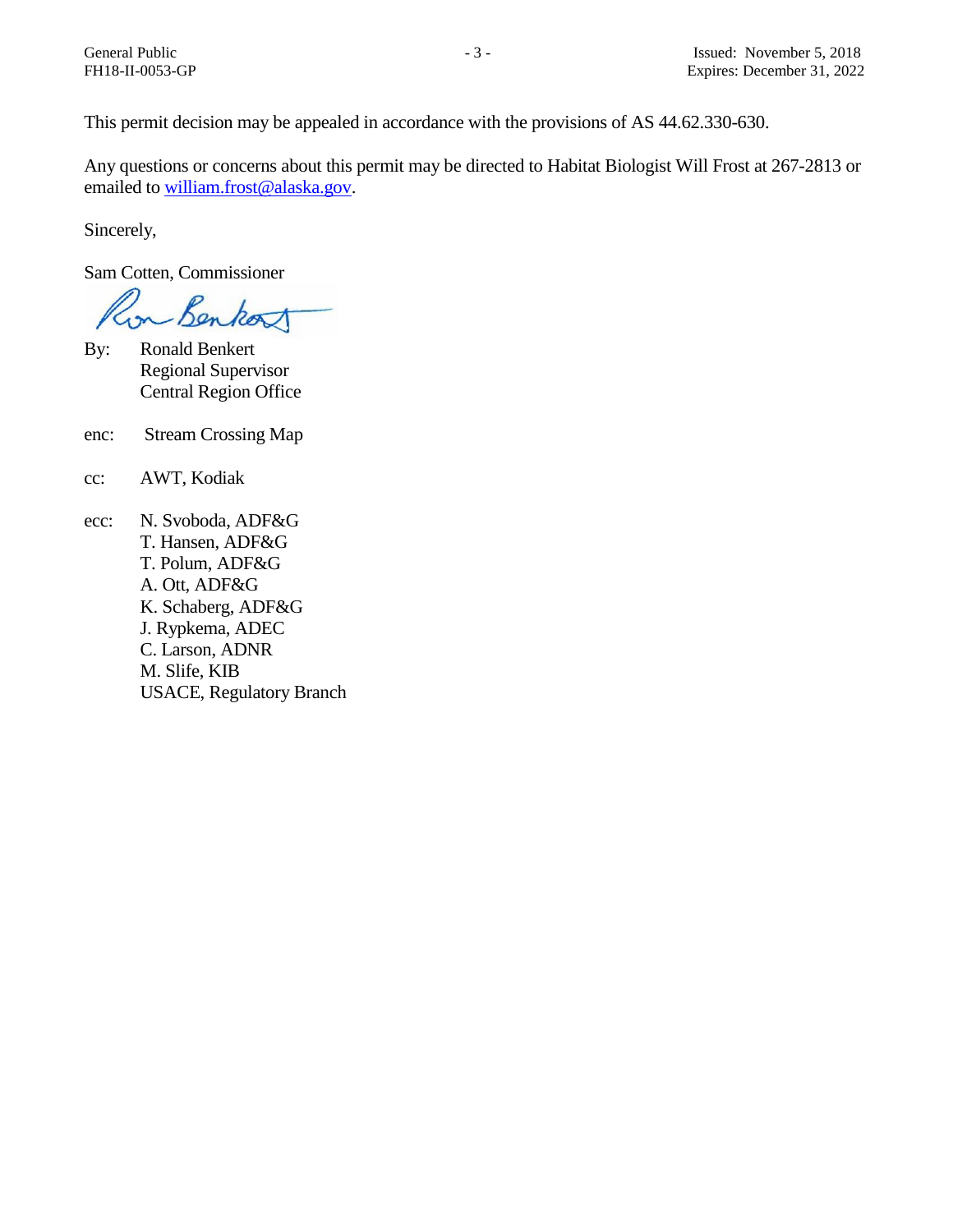#### **APPROVED STREAM CROSSING – MAP**

## **Zenter Creek - Stream No. 259-41-10013**

1. Section 21, T. 31 S., R. 20 W., S.M. Section 16, T. 31 S., R. 20 W., S.M Coordinates: 57.478 N., 152.489. W Coordinates: 57.483 N., 152.508. W Coordinates: 57.492 N., 152.490. W Coordinates: 57.494 N., 152.489. W

#### **Unnamed Tributary Zenter Creek – Stream No. 259-41-10013-2005**

2. Section 21, T. 31 S., R. 20 W., S.M. Coordinates: 57.480 N., 152.492. W

Map notes: There are six approved fords of anadromous fish bearing waters within the area shown on this map, as noted by the legal description above and depicted on the map. Crossings are authorized only within 20 feet of the centerline of a traditional ford crossing at the referenced location. You are advised to contact the Kodiak ATV Club or the appropriate land management agency concerning the location of approved trails or other restrictions on vehicle use on lands managed by those agencies. Vehicle stream crossings of other specified anadromous fish bearing waters, or other locations are not authorized, except by individual permit or other General Permits